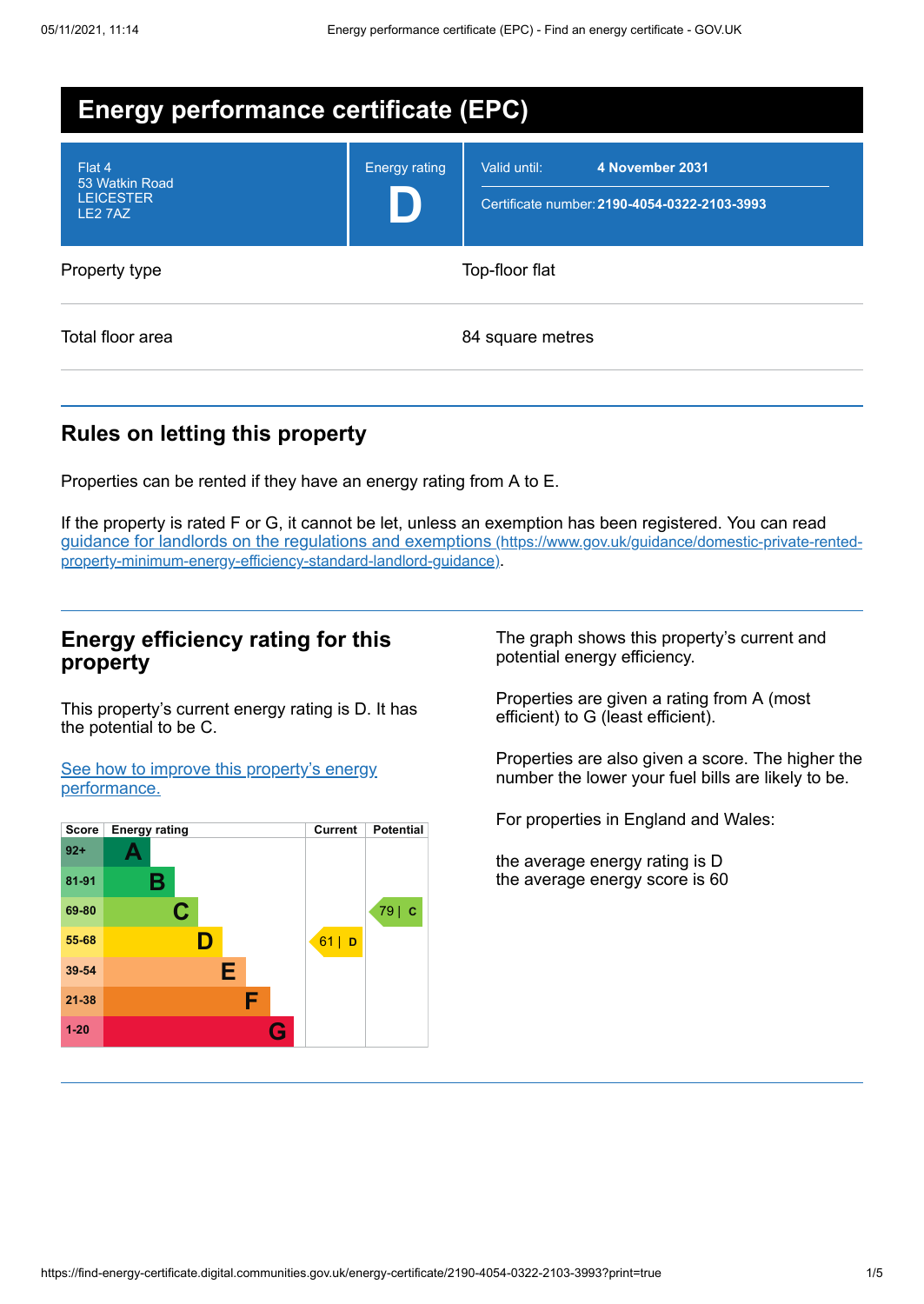# **Breakdown of property's energy performance**

This section shows the energy performance for features of this property. The assessment does not consider the condition of a feature and how well it is working.

Each feature is assessed as one of the following:

- very good (most efficient)
- good
- average
- poor
- very poor (least efficient)

When the description says "assumed", it means that the feature could not be inspected and an assumption has been made based on the property's age and type.

| <b>Feature</b>       | <b>Description</b>                         | Rating    |
|----------------------|--------------------------------------------|-----------|
| Wall                 | Cavity wall, as built, insulated (assumed) | Good      |
| Roof                 | Pitched, insulated (assumed)               | Good      |
| Window               | Fully double glazed                        | Good      |
| Main heating         | Room heaters, electric                     | Very poor |
| Main heating control | Programmer and appliance thermostats       | Good      |
| Hot water            | Electric immersion, standard tariff        | Very poor |
| Lighting             | Low energy lighting in all fixed outlets   | Very good |
| Floor                | (another dwelling below)                   | N/A       |
| Secondary heating    | None                                       | N/A       |

## **Primary energy use**

The primary energy use for this property per year is 231 kilowatt hours per square metre (kWh/m2).

## **Additional information**

Additional information about this property:

Storage heater or dual immersion, and single electric meter A dual rate appliance(s) is present with a single-rate supply. A single-rate appliance has been used for the assessment. Changing the electricity tariff to an off-peak (dual rate) supply is likely to reduce fuel costs and improve the energy rating.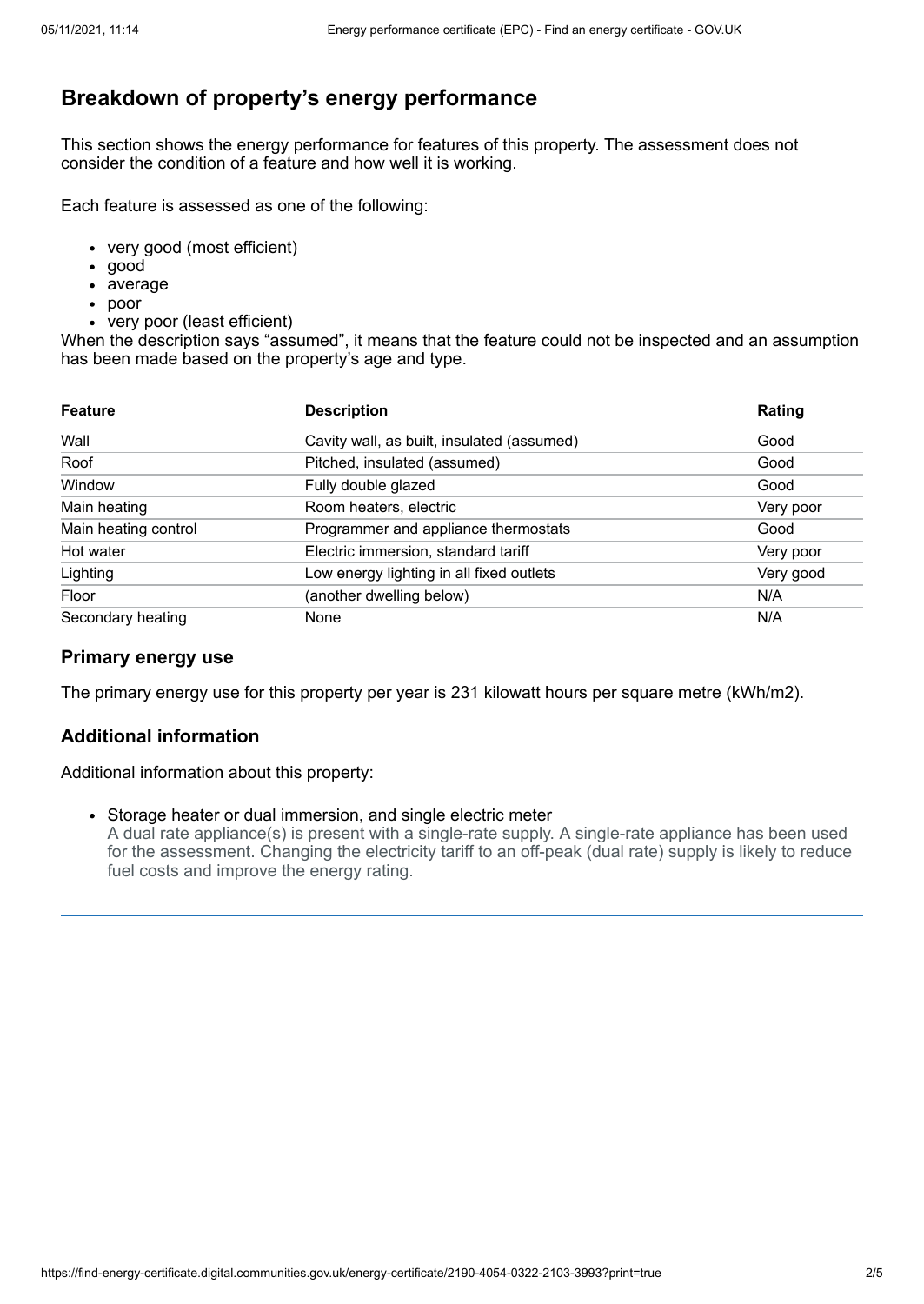# **Environmental impact of this property**

One of the biggest contributors to climate change is carbon dioxide (CO2). The energy used for heating, lighting and power in our homes produces over a quarter of the UK's CO2 emissions.

| An average household<br>produces | 6 tonnes of CO <sub>2</sub> |  |
|----------------------------------|-----------------------------|--|
| This property produces           | 3.3 tonnes of CO2           |  |

This property's potential production 3.3 tonnes of CO2

By making the [recommended](#page-2-0) changes, you could reduce this property's CO2 emissions by 0.0 tonnes per year. This will help to protect the environment.

Environmental impact ratings are based on assumptions about average occupancy and energy use. They may not reflect how energy is consumed by the people living at the property.

# <span id="page-2-0"></span>**How to improve this property's energy performance**

Making any of the recommended changes will improve this property's energy efficiency.

If you make all of the recommended changes, this will improve the property's energy rating and score from D (61) to C (79).

| Recommendation                         | <b>Typical installation cost</b> | <b>Typical yearly saving</b> |
|----------------------------------------|----------------------------------|------------------------------|
| 1. High heat retention storage heaters | £1.200 - £1.800                  | £529                         |

### **Paying for energy improvements**

Find energy grants and ways to save energy in your home. [\(https://www.gov.uk/improve-energy-efficiency\)](https://www.gov.uk/improve-energy-efficiency)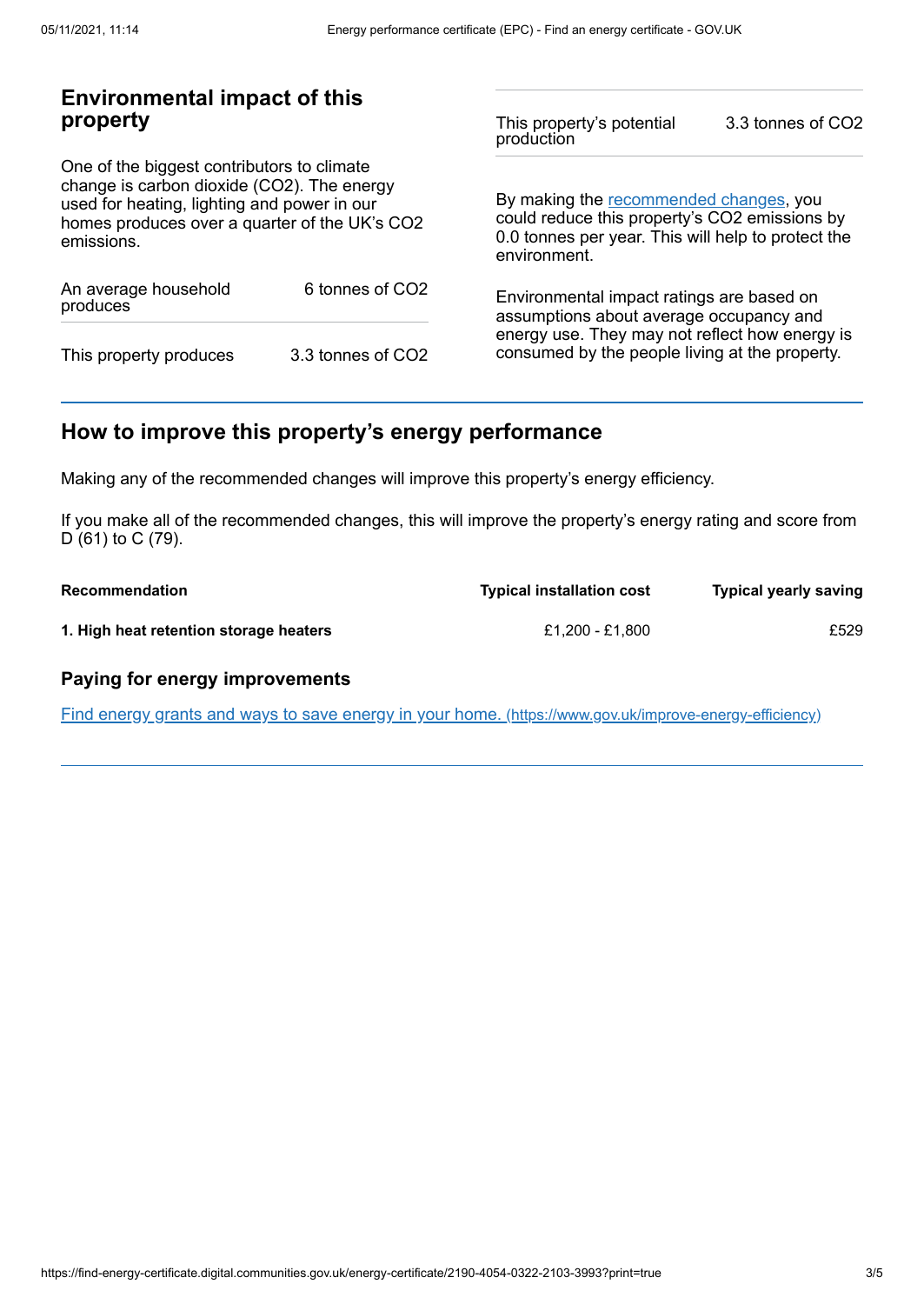## **Estimated energy use and potential savings**

| Estimated yearly energy<br>cost for this property | £1213 |
|---------------------------------------------------|-------|
| Potential saving                                  | £529  |

The estimated cost shows how much the average household would spend in this property for heating, lighting and hot water. It is not based on how energy is used by the people living at the property.

The estimated saving is based on making all of the [recommendations](#page-2-0) in how to improve this property's energy performance.

For advice on how to reduce your energy bills visit Simple Energy Advice [\(https://www.simpleenergyadvice.org.uk/\)](https://www.simpleenergyadvice.org.uk/).

### **Heating use in this property**

Heating a property usually makes up the majority of energy costs.

#### **Estimated energy used to heat this property**

| Space heating | 3804 kWh per year |
|---------------|-------------------|
| Water heating | 2146 kWh per year |

#### **Potential energy savings by installing insulation**

The assessor did not find any opportunities to save energy by installing insulation in this property.

You might be able to receive Renewable Heat Incentive payments [\(https://www.gov.uk/domestic](https://www.gov.uk/domestic-renewable-heat-incentive)renewable-heat-incentive). This will help to reduce carbon emissions by replacing your existing heating system with one that generates renewable heat. The estimated energy required for space and water heating will form the basis of the payments.